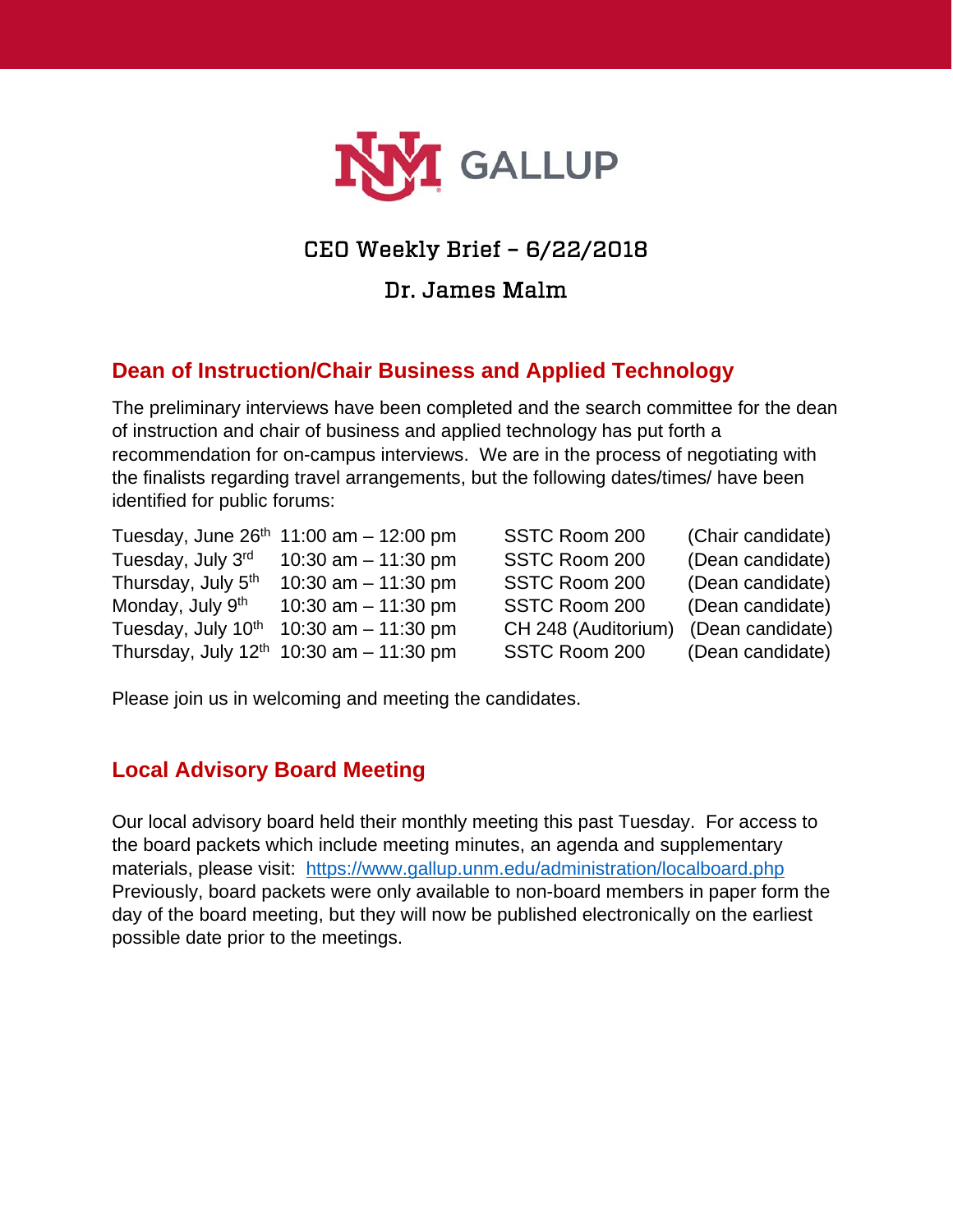### **Small Business Development Center**

The New Mexico Small Business Development Center is proceeding with issuance of a cooperative agreement for the 2018-2019 year. The model constructed at the state level will allow for a director and a coordinator position to continue serving the needs of the greater Gallup community. Under the leadership of Cynthia Jarvison, the UNM-Gallup SBDC offers workshops, business trainings and start up counseling for our local area.





*Cynthia Jarvison, Director, UNM-Gallup SBDC*

### **Construction Updates**

This week we walked the campus with the UNM architect and project manager to talk about site considerations for the new physical plant building. Final construction decisions regarding site and design will be made in the near future.

The final location for our new sign has been determined (close proximity to the current sign) and the purchase order to assemble it has been issued. We are currently working with IT-Albuquerque on bringing fiber to the new location from the SSTC building. Construction areas have been charted and marked with utility flags and we look forward to construction and installation soon.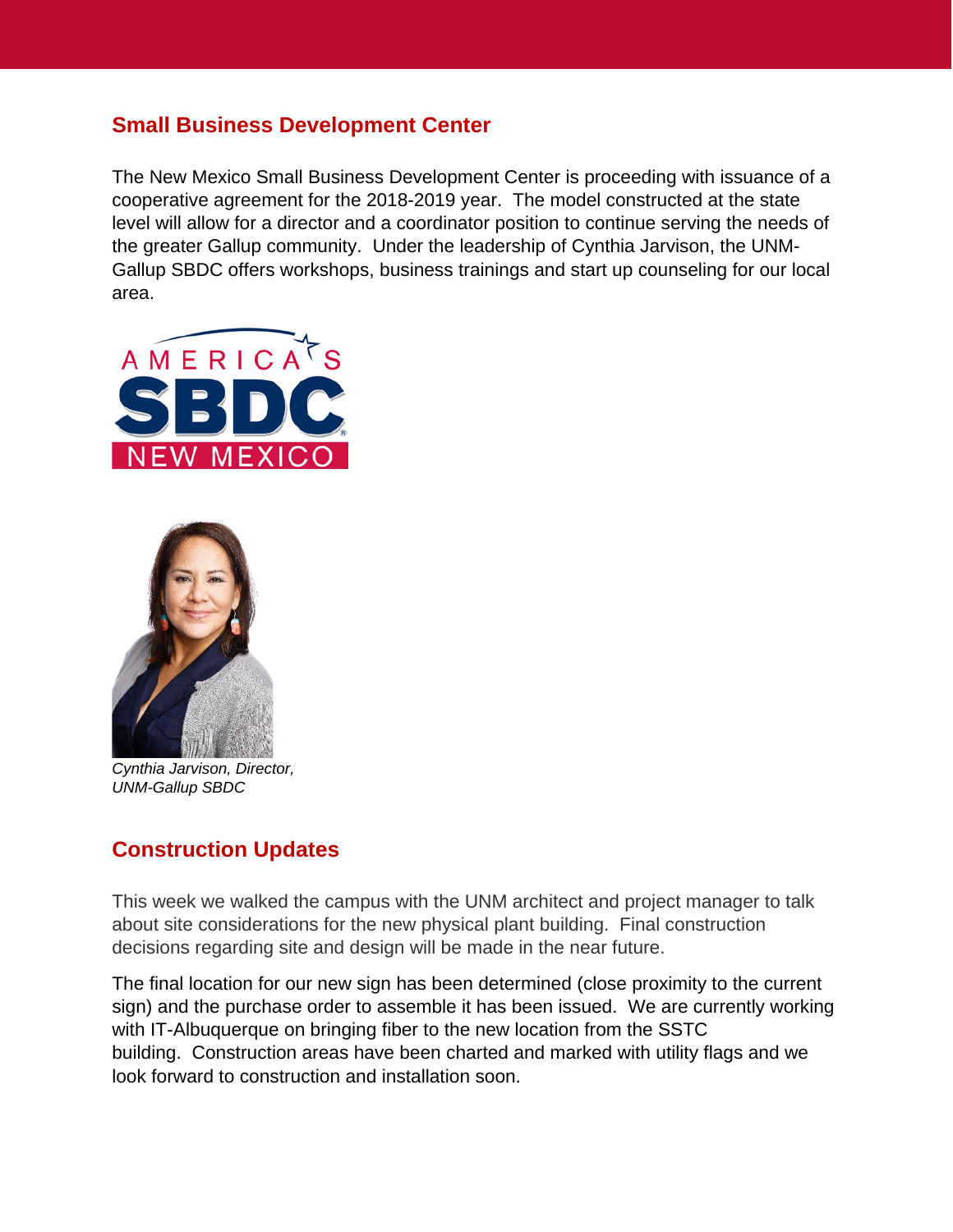

*Utility flags mark the way for digging to begin soon for the new UNM-Gallup sign.*

# **Retirement Celebrations**

This upcoming week, we will celebrate the retirement of two UNM-Gallup employees. Wyatt Stiger, senior academic advisor, will be ending his career with UNM-G after 16 years of service. Roxanne Escajeda, student success specialist, will also be retiring after her 18 ½ year career. I want to congratulate both of these wonderful employees on this lifetime achievement and thank them for their exceptional work done for the university.

A retirement potluck will be held for Wyatt on Thursday, June 28<sup>th</sup> at 1:00 pm in SSTC Room 200. A retirement potluck brunch in Roxanne's honor will be Friday, June 29<sup>th</sup> at 10:00 am in SSTC Room 200. Please bring a dish to share as we wish our colleagues and friends the best of luck in all future endeavors.



*Wyatt Stiger (with Mrs. Claus) in his* **Roxanne Escajeda** *beloved role as Santa Claus*